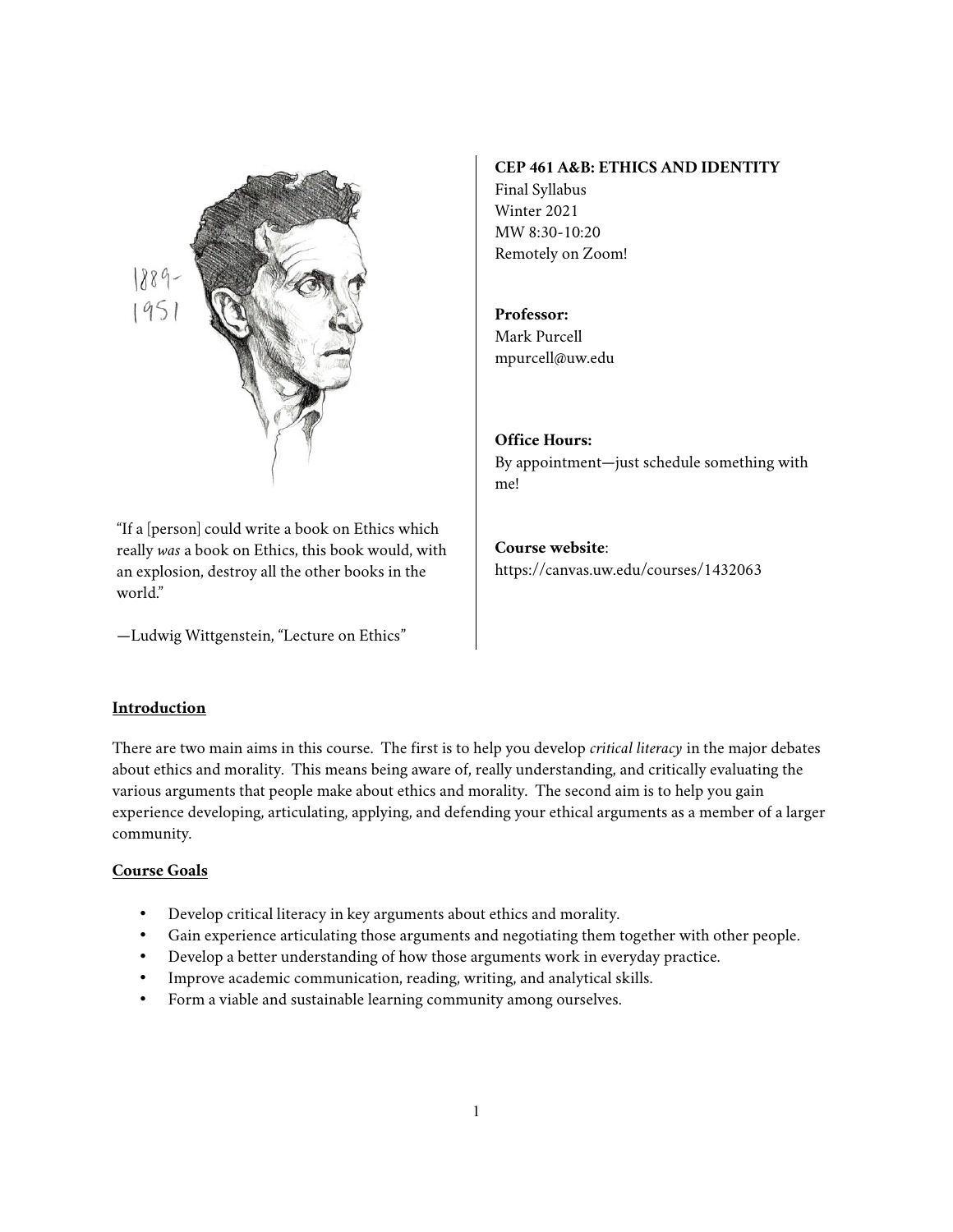# **Student Responsibilities**

In CEP, students have significant responsibilities, and the success of the course ultimately depends upon how well those responsibilities are met. Your first responsibility is to one another and to one another's education. In this class you and your classmates will generate knowledge through discussion, deliberation, and debate. In order for the class to be successful, *you* must be an active participant in both teaching and learning. In class, each of you will participate by contributing, discussing, listening, facilitating, and analyzing the material, while outside of class, each of you will participate by reading the material and carefully completing each assignment and turning it in on time.

At the end of the quarter, students must also complete a narrative evaluation of their performance in the course.

In order to meet the above requirements, of course, you must attend. I expect each student to attend and participate fully in every class. Attendance will be noted at all scheduled meeting times, and participation will be evaluated for every class. Part of this means *arriving on time*. This means *at or before* 8:30. Not *around* 8:30.

### **Instructor Responsibilities**

I play several roles in the class and can be relied upon to provide the following:

1. A safe and rigorous learning context: My first job is to set the learning context for the course. In this case that means establishing much of the structure of the course. Setting the context also means that I will work to make sure that the learning environment is a safe, respectful, and productive environment for all of us. As a community, the class should maintain these standards by regulating itself, but if a student continues to feel that these standards are not being met then he or she should speak to me so that we can find ways to resolve the problem.

Of course, this quarter's learning context will be really unusual, since we are meeting remotely. We are going to try to approximate as closely as possible on zoom what we would have done in person. But of course we will not be together in the same context (a classroom) but in a whole range of different contexts. If anything about your situation is making it hard for you to fully participate, please let me know, so we can brainstorm solutions. This "anything" could include your time zone, your internet connection, your home life… and there could be any number of things besides. Just let me know.

- 2. Timely feedback, advice, and instruction on course assignments and other course requirements: Students should expect me to provide timely and considered feedback on course assignments and projects. I will also be available to answer questions about the material, provide advice and information, and otherwise aid students in their learning.
- 3. Assigning final credit for the course: I will be responsible for assigning final course grade consistent with the grading basis (numerical grade or CR/NC) you have selected.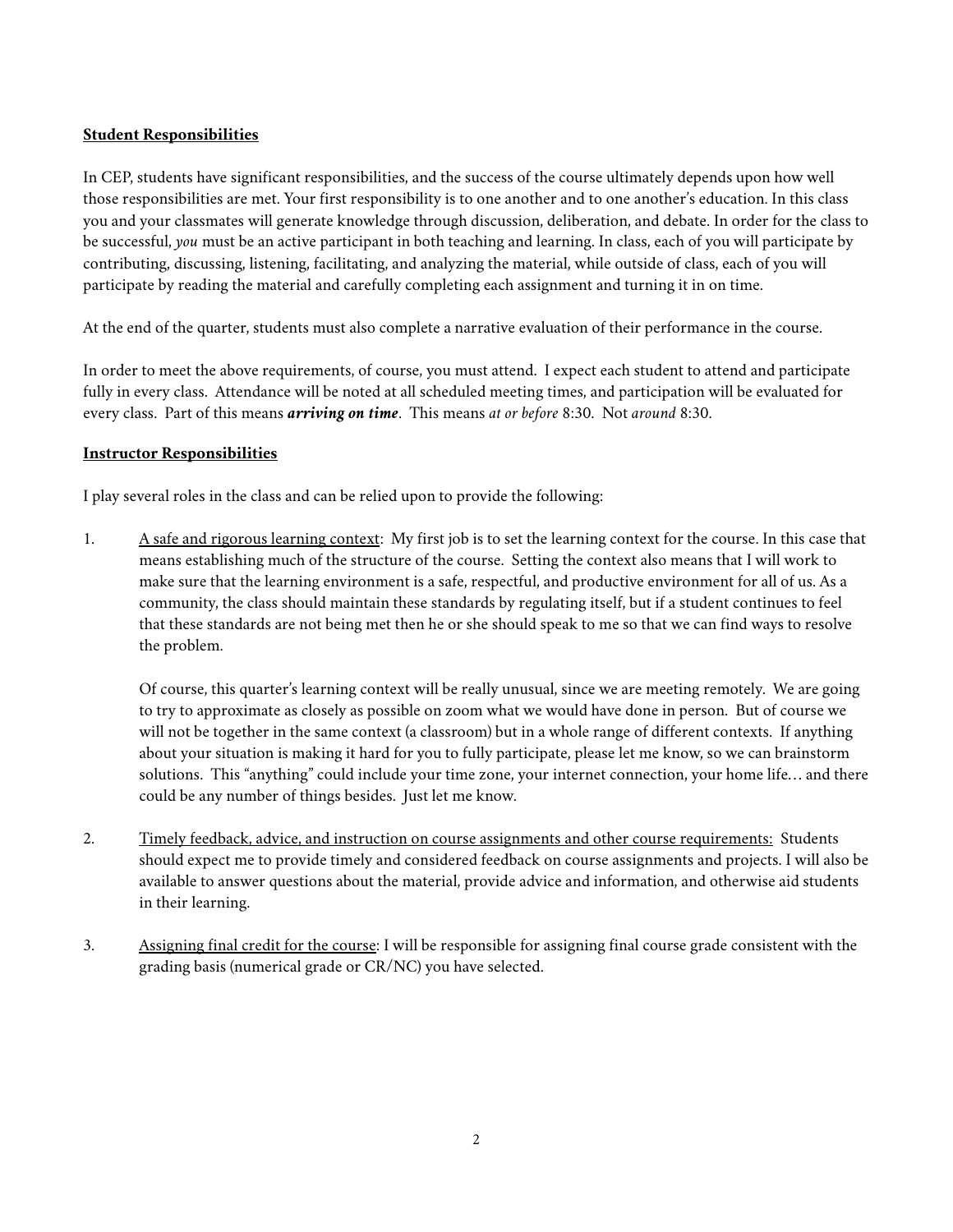### **Assessment**

Your final assessment in this course will be based on your performance on the following:

| <i>Item</i>                | Percent  | Date Due                        |
|----------------------------|----------|---------------------------------|
| <b>Class Participation</b> | 30       | Every class (and outside class) |
| <b>Reading Assignments</b> | 35       | Almost every class              |
| Final Essay Check-in       | 5        | March 3                         |
| <b>Final Essay</b>         | 20       | March 16                        |
| Discussion Facilitation    | 10       | March 16                        |
| Self-evaluation            | $\Omega$ | March 23                        |
| Total                      | 100      |                                 |

### **For those of you taking the course CR/NC:**

University guidelines state that the instructor must determine the minimum performance level that can earn a grade of credit. In this course, the minimum level is 75 percent. In other words, if you earn between 75-100 percent of the points possible in the course, you will receive a grade of "credit." If you earn less than 75 percent you will receive a grade of "no credit."

### **For those of you taking the course for a standard numerical grade:**

I will similarly follow all university guidelines, but in your case that will result in a numerical grade rather than CR/NC.

# **Course Readings**

Are available in a PDF document on the canvas site.

# **Academic honesty and integrity**

The University takes academic misconduct – cheating and plagiarism – very seriously. So do I. Both are violations of the university's Student Conduct Code, and so I am required to report them immediately to the university's office of Community Standards & Student Conduct. Sadly, such violations do happen in CEP, and they are reported.

Cheating is using the work or ideas of others to write your assignments instead of doing the work yourself. Plagiarism is representing the work of others as your own without giving appropriate credit. If you are unsure what is OK or not OK, don't hesitate to ask!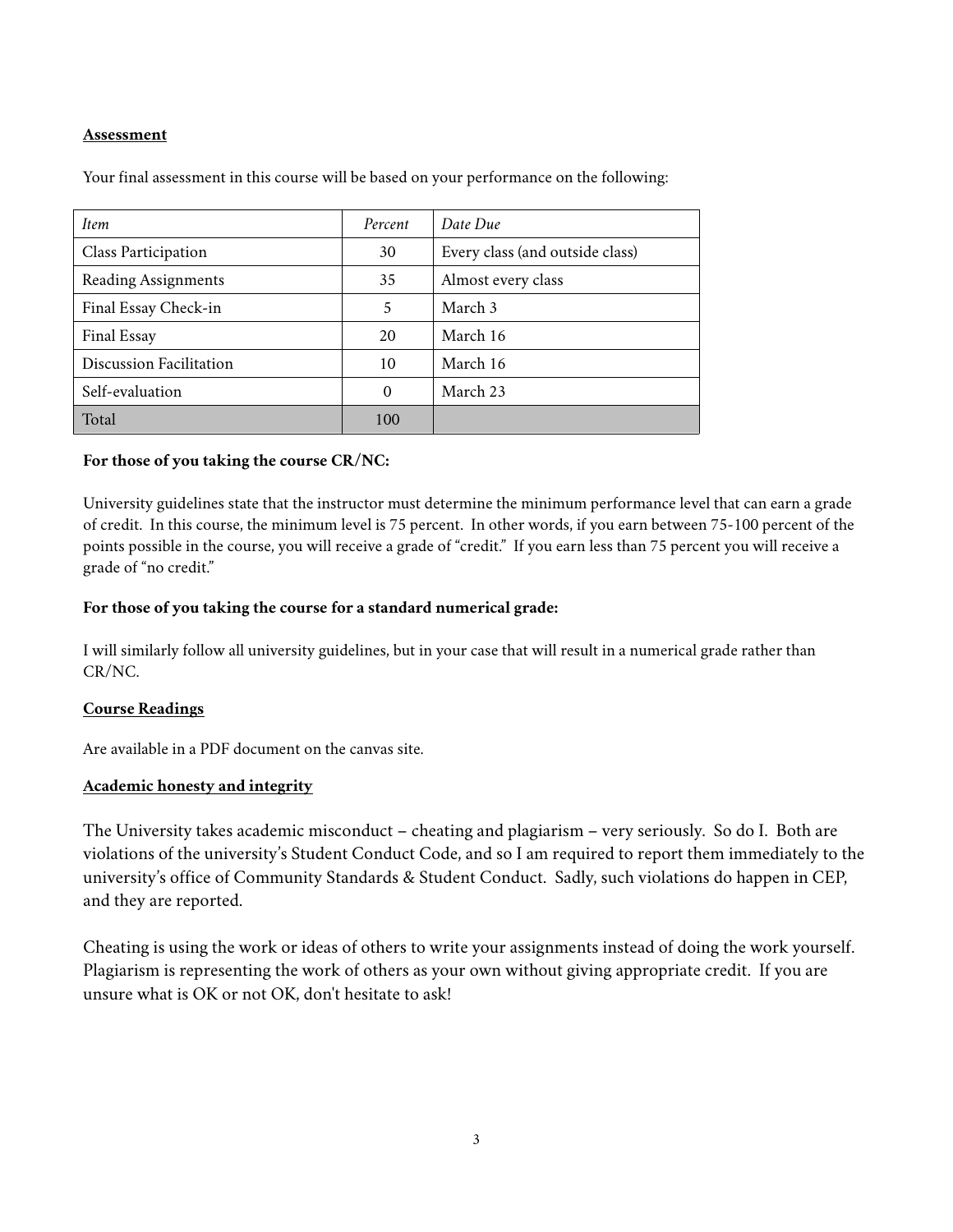# **Class Schedule**

|                      | Week 1:                                                                                                                                |  |
|----------------------|----------------------------------------------------------------------------------------------------------------------------------------|--|
| Monday,<br>January 4 | Introduction to Course, Finalizing Course Design                                                                                       |  |
| Wednesday,           | Topic: Introduction to Consequentialist Approaches                                                                                     |  |
| January 6            | Reading: Almeder, R. (2000) Human Happiness And Morality: A Brief Introduction to Ethics,<br>Amherst, NY, Prometheus Books., pp. 23-49 |  |
|                      | <b>Assignment:</b> Reading Assignment #1                                                                                               |  |
|                      | Week 2:                                                                                                                                |  |
| Monday,              | Topic: Introduction to Deontological Approaches                                                                                        |  |
| January 11           | Reading: Almeder, pp. 49-89                                                                                                            |  |
|                      | <b>Assignment:</b> Reading Assignment #2                                                                                               |  |
| Wednesday,           | Topic: Platonic Ethics                                                                                                                 |  |
| January 13           | Reading: Plato, selections from Gorgias; all of Euthyphro (the introductions to both are                                               |  |
|                      | included and recommended)                                                                                                              |  |
|                      | <b>Assignment:</b> Reading Assignment #3                                                                                               |  |
|                      | Week 3:                                                                                                                                |  |
| Monday,              | <b>MLK Day - No Class</b>                                                                                                              |  |
| January 18           | Required Reading: King, parts of "Letter From Birmingham Jail"                                                                         |  |
|                      | Optionally Watch: video of "I Have A Dream" speech                                                                                     |  |
|                      | Optionally Read: King, "Martin Luther King Jr. on the Vietnam War"                                                                     |  |
|                      | (https://www.theatlantic.com/magazine/archive/2018/02/martin-luther-king-jr-<br>vietnam/552521/)                                       |  |
| Wednesday,           | Topic: Virtue Ethics                                                                                                                   |  |
| January 20           | Readings: Aristotle, Nicomachean Ethics, Book I (the Crisp introduction to Aristotle is                                                |  |
|                      | included and recommended)                                                                                                              |  |
|                      | <b>Assignment:</b> Reading Assignment #4                                                                                               |  |
| Week 4:              |                                                                                                                                        |  |
| Monday,              | Topic: Virtue Ethics                                                                                                                   |  |
| January 25           | Readings: Aristotle, Nicomachean Ethics, Book II                                                                                       |  |
|                      | <b>Assignment:</b> Reading Assignment #5                                                                                               |  |
| Wednesday,           | Topic: Natural Law                                                                                                                     |  |
| January 27           | Readings: St. Thomas Aquinas, Summa Theologica, First Part of the Second Part, Questions                                               |  |
|                      | 90-108 (the McDermott introduction is included and recommended)                                                                        |  |
|                      | <b>Assignments: Reading Assignment #6</b>                                                                                              |  |
|                      |                                                                                                                                        |  |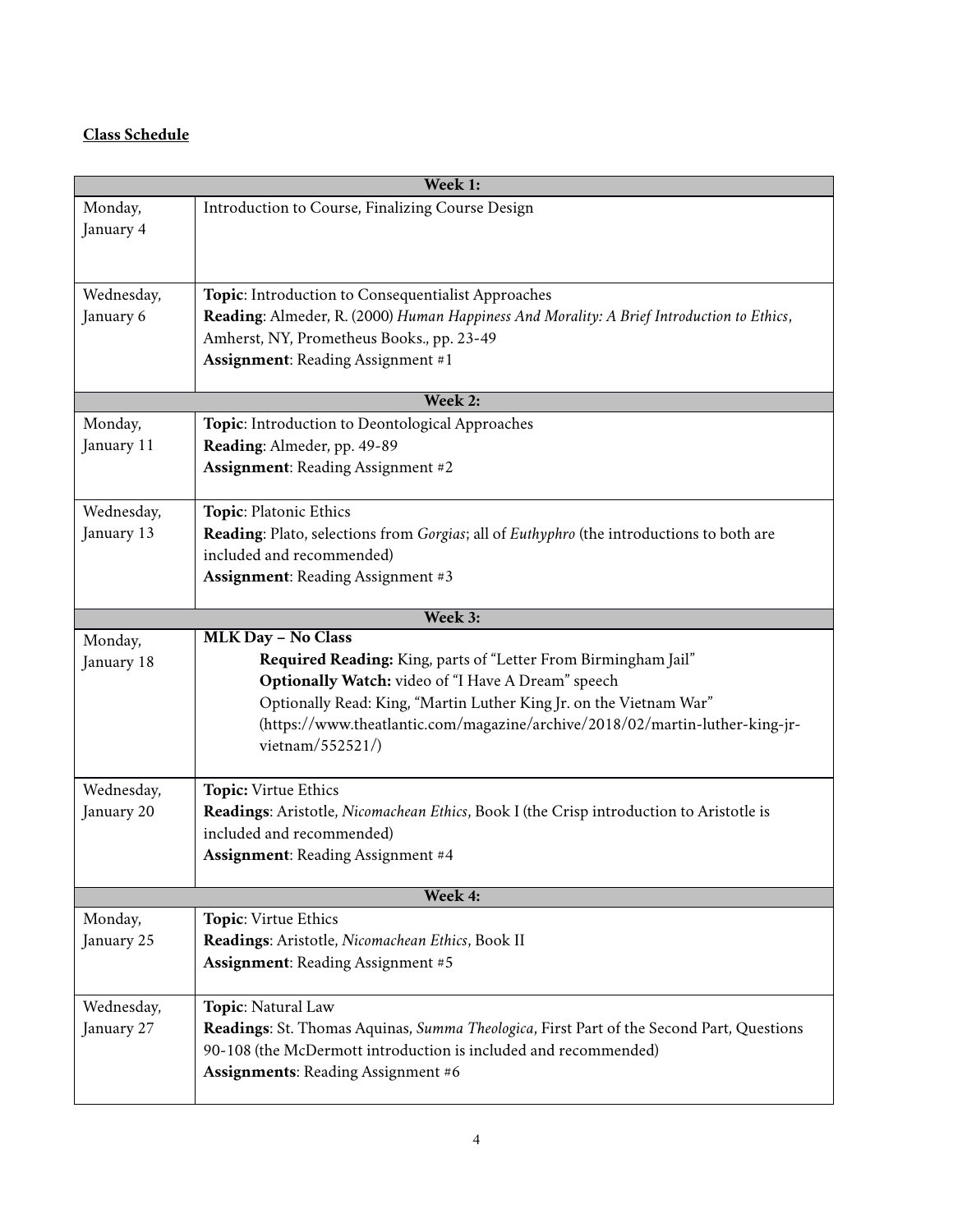| Week 5:     |                                                                                               |  |
|-------------|-----------------------------------------------------------------------------------------------|--|
| Monday,     | Topic: Consequentialist Ethics                                                                |  |
| February 1  | Readings: Mill, Utilitarianism, Chapters 1-2 (the Pojman introduction to Mill is included and |  |
|             | recommended)                                                                                  |  |
|             | <b>Assignment:</b> Reading Assignment #7                                                      |  |
|             |                                                                                               |  |
| Wednesday,  | Topic: Deontological Ethics                                                                   |  |
| February 3  | Readings: Kant, Groundwork of the Metaphysic of Morals, Preface; Chapter 1; Chapter 2, pp.    |  |
|             | 74-80 (the Pojman introduction to Kant is included and recommended)                           |  |
|             | <b>Assignment:</b> Reading Assignment #8                                                      |  |
|             |                                                                                               |  |
|             | Week 6:                                                                                       |  |
| Monday,     | Topic: Deontological Ethics                                                                   |  |
| February 8  | Readings: Kant, Groundwork of the Metaphysic of Morals, Chapter 2, pp. 80-113; Chapter 3      |  |
|             | (pp. $114-131$ )                                                                              |  |
|             | <b>Assignment:</b> Reading Assignment #9                                                      |  |
|             |                                                                                               |  |
| Wednesday,  | Topic: Emotivist Ethics                                                                       |  |
| February 10 | Readings: Hume, Treatise of Human Nature, Book 3, Part 1, Sections 1 & 2 (both the Pojman     |  |
|             | and Rachels introductions to Hume are included and recommended)                               |  |
|             | <b>Assignment:</b> Reading Assignment #10                                                     |  |
|             |                                                                                               |  |
|             | Week 7:                                                                                       |  |
| Monday,     | Presidents' Day - No Class                                                                    |  |
| February 15 | <b>Optional Reading:</b> The Emancipation Proclamation                                        |  |
|             | <b>Optional Reading:</b> Narrative of the Life of Frederick Douglass                          |  |
|             | <b>Optionally Watch: 12 Years a Slave</b>                                                     |  |
|             | <b>Optionally Watch:</b> Lincoln                                                              |  |
|             |                                                                                               |  |
| Wednesday,  | Topic: Nietzschean Ethics                                                                     |  |
| February 17 | Readings: Beyond Good and Evil, Preface and Part 1 (the Welchman introduction to Nietzsche    |  |
|             | is included and recommended)                                                                  |  |
|             | <b>Assignment:</b> Reading Assignment #11                                                     |  |
| Week 8:     |                                                                                               |  |
| Monday,     | Topic: Nietzschean Ethics                                                                     |  |
| February 22 |                                                                                               |  |
|             | Readings: Nietzsche, from On the Genealogy of Morality, Preface and First Essay (the Ansell-  |  |
|             | Pearson introduction to On the Genealogy of Morality is included and recommended)             |  |
|             | <b>Assignment:</b> Reading Assignment #12                                                     |  |
| Wednesday,  | Topic: Feminist Ethics                                                                        |  |
| February 24 |                                                                                               |  |
|             | Readings: Noddings, Caring: A Feminine Approach to Ethics, Introduction and Chapter 4         |  |
|             | [Optional Reading: Tong, Feminist Ethics (a good intro to the many approaches in FE)]         |  |
|             | <b>Assignments: Reading Assignment #13</b>                                                    |  |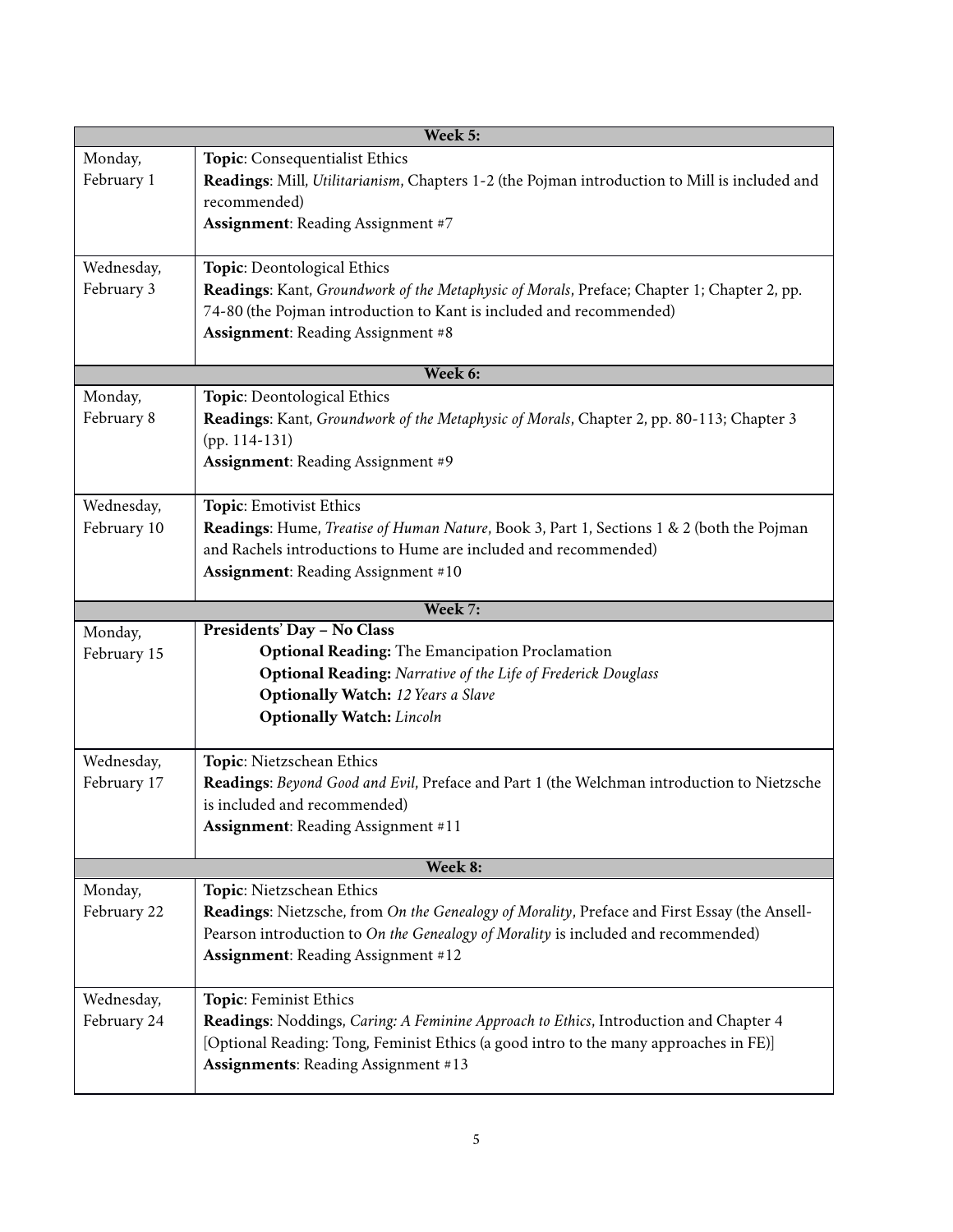| Week 9:          |                                                                                           |  |
|------------------|-------------------------------------------------------------------------------------------|--|
| Monday,          | Topic: Feminist Ethics                                                                    |  |
| March 1          | Readings: Gilligan, In a Different Voice                                                  |  |
|                  | Introduction and Chapter 1, pp. 1-23                                                      |  |
|                  | Selections from Chapter 2, pp. 312-319                                                    |  |
|                  | <b>Assignment:</b> Reading Assignment #14                                                 |  |
|                  |                                                                                           |  |
| Wednesday,       | Topic: Feminist Ethics                                                                    |  |
| March 3          | Readings: Cixous, "The Laugh of the Medusa"                                               |  |
|                  | Assignment: Reading Assignment #15, Final Essay check-in                                  |  |
|                  |                                                                                           |  |
| <b>Week 10:</b>  |                                                                                           |  |
| Monday,          | Topic: Feminist/Queer Ethics                                                              |  |
| March 8          | Readings: Butler, "Bodily Vulnerability, Coalitional Politics"                            |  |
|                  | <b>Assignment:</b> Reading Assignment #16                                                 |  |
|                  |                                                                                           |  |
| Wednesday,       | Topic: Feminist/Mestiza Ethics                                                            |  |
| March 10         | Readings: Anzaldua, "La Conciencia de la Mestiza: Towards a New Consciousness"            |  |
|                  | <b>Assignment:</b> Reading Assignment #17                                                 |  |
|                  |                                                                                           |  |
| <b>Exam Week</b> |                                                                                           |  |
| Tuesday,         | Topic: Retrospective                                                                      |  |
| March 16         | <b>Readings: None</b>                                                                     |  |
| 8:30-10:20am     | <b>Assignment: Final Essay</b>                                                            |  |
| Same Zoom        |                                                                                           |  |
|                  | Note: we do not have an exam during this period. We do, however, have class, probably our |  |
|                  | most important class, in which we make sense of the overall lessons we have learned about |  |
|                  | ethics.                                                                                   |  |
|                  |                                                                                           |  |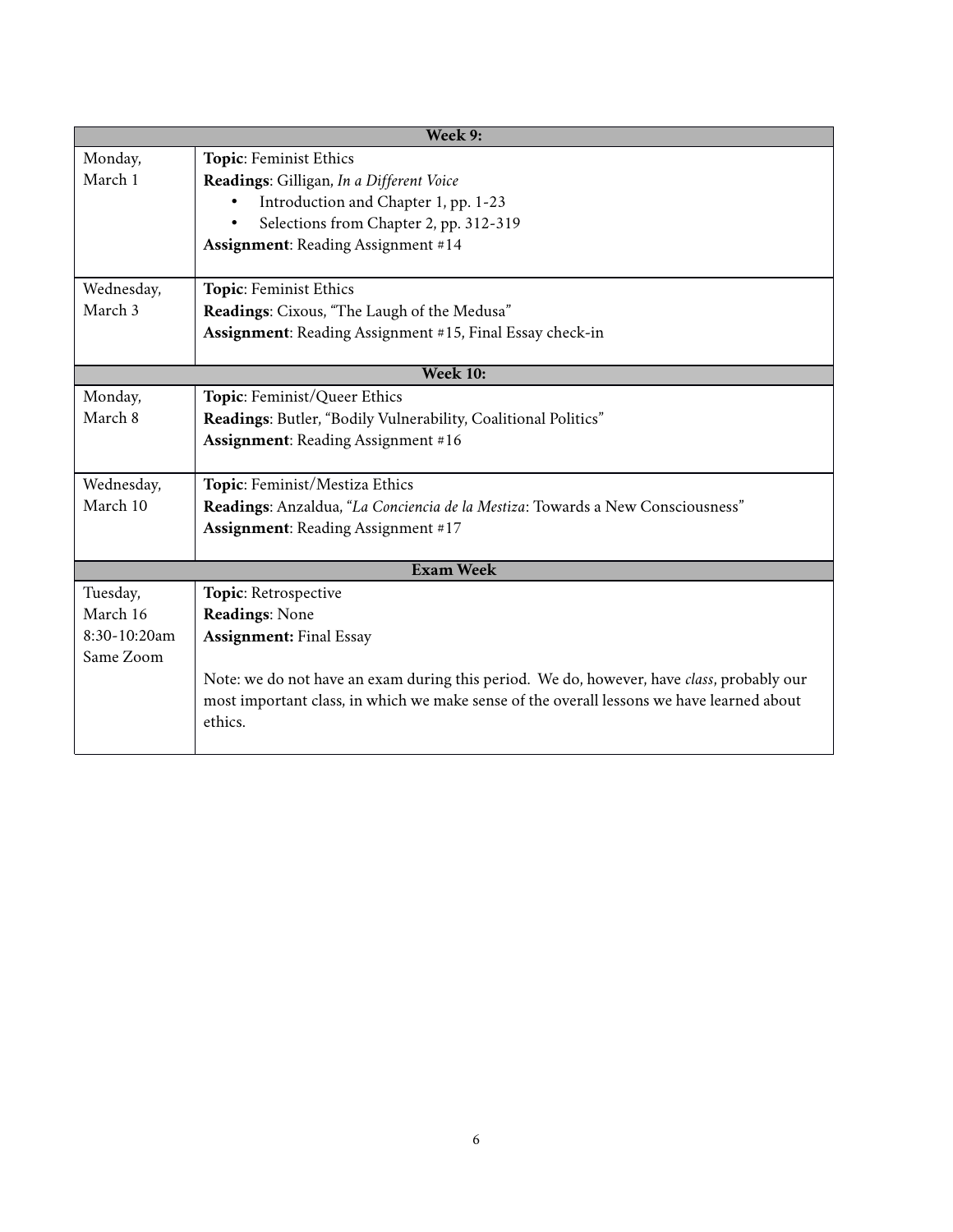#### **Reading Assignments**

#### *Overview*

For each class discussion, you will read the text and then you will prepare a written assignment. The idea of this assignment is to help you develop a better critical understanding of the reading and prepare you to discuss it effectively. For each reading assignment, you must do *both* Part One and Part Two.

Part One: You will answer a specific question (or questions) that I pose about the reading. Each reading is different, and so each has a specific question tailored to it. The questions for each reading are available on the course website under the "Assignments" tab. In general, Part One should not be more than 200 words.

Part Two: For this part you must choose to do *one* of three tasks below. Each reading will probably affect you differently, and so for each reading you should choose the task that best fits your experience with that reading.

#### Task A: Discussion Question

Write a discussion question that prompts your peers to discuss what you feel is a pressing issue in the reading. Your question should be written in a way that generates discussion. Good discussion questions are "openended." They have a complex answer and/or a range of possible answers. They are usually not "closed-ended," meaning that there is a particular, discrete answer. Good discussion questions are also genuine. That means you have not already made up your mind what the answer is. For example if you ask, "Is rational thought the best way to do ethics?" and you really have not made up your mind whether rational thought is the best way or not, your question is genuine. You are really *asking*, and so you are likely to generate really good discussion. If, on the other hand, you ask, "Kant can't really believe rational thought is the best way to do ethics, can he?!" you have made up your mind that rational thought is *not* the best way to do ethics. You are really *telling*, not asking. People are less likely to respond. So, for the purposes of these discussion questions, *ask*, don't tell. Moreover, your questions can be either descriptive or normative. *Descriptive* questions ask about what actually is happening in the reading, or in the world. Examples: "Does Hume mean to say…?" or "What does Mill mean by higher pleasure?" *Normative* questions ask what *should* be going on in the readings or in the world. For example, the genuine question above about whether we should use reason to do ethics is normative. Normative questions open up the issue of values, of what people think the world should be like.

#### Option B: Reflective Journal

This task depends on you, on the reading, and on how those two things interact. You should reflect on the reading in the way that you find most productive. You might discuss aspects of the reading you found enlightening, or inspiring, or infuriating, or confusing, or particularly useful for formulating your own ethical identity. The primary intention of this task is for you to think more about your ethical identity, but that does not *have* to be the topic. As long as your reflections here are genuine, and they connect with the readings, you are doing it right. The length of this component is up to you, but I will give you an optional maximum of 300 words. Of course, if you are really on to something, and you need more words here, that is fine.

#### Option C: Real-World Application

In this task, you bring the reading into conversation with a concrete (real-world) ethical case. You can use the case to elucidate the reading, or the reading to elucidate the case. Both ways are fine, as long as you discuss seriously how the two are related in a meaningful way. The length of this component is up to you, but I will give you an optional maximum of 300 words.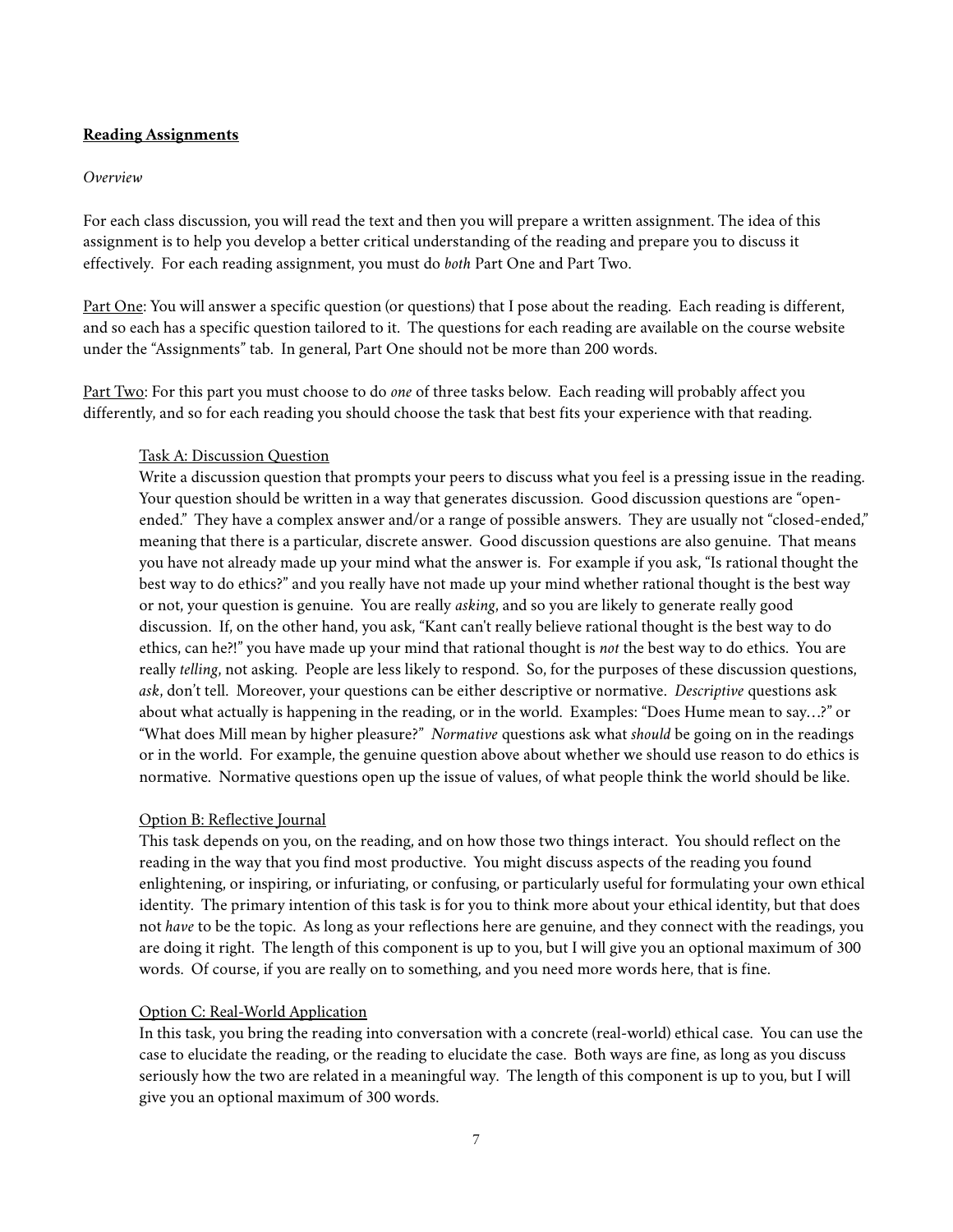*Format*

The reading assignments must be typed and uploaded to the canvas site. In order to make these easier for me to parse, some standardization helps. So please label each part. For example:

Part One Your text here

Part Two, Option C Your text here

*Grading*

The entire assignment will be graded on a scale of 1 (lowest) to 10 (highest). The grading for Part One will be very much like it was in CEP 301: do you effectively answer the question concisely? For Part Two, I will want to see you carrying out the task in a genuine and serious way.

No late work will be accepted *for* credit, but I am always happy to read and give feedback on late work to help you in your effort to understand the material, so don't hesitate to turn an assignment in if you have completed it but it is after the deadline.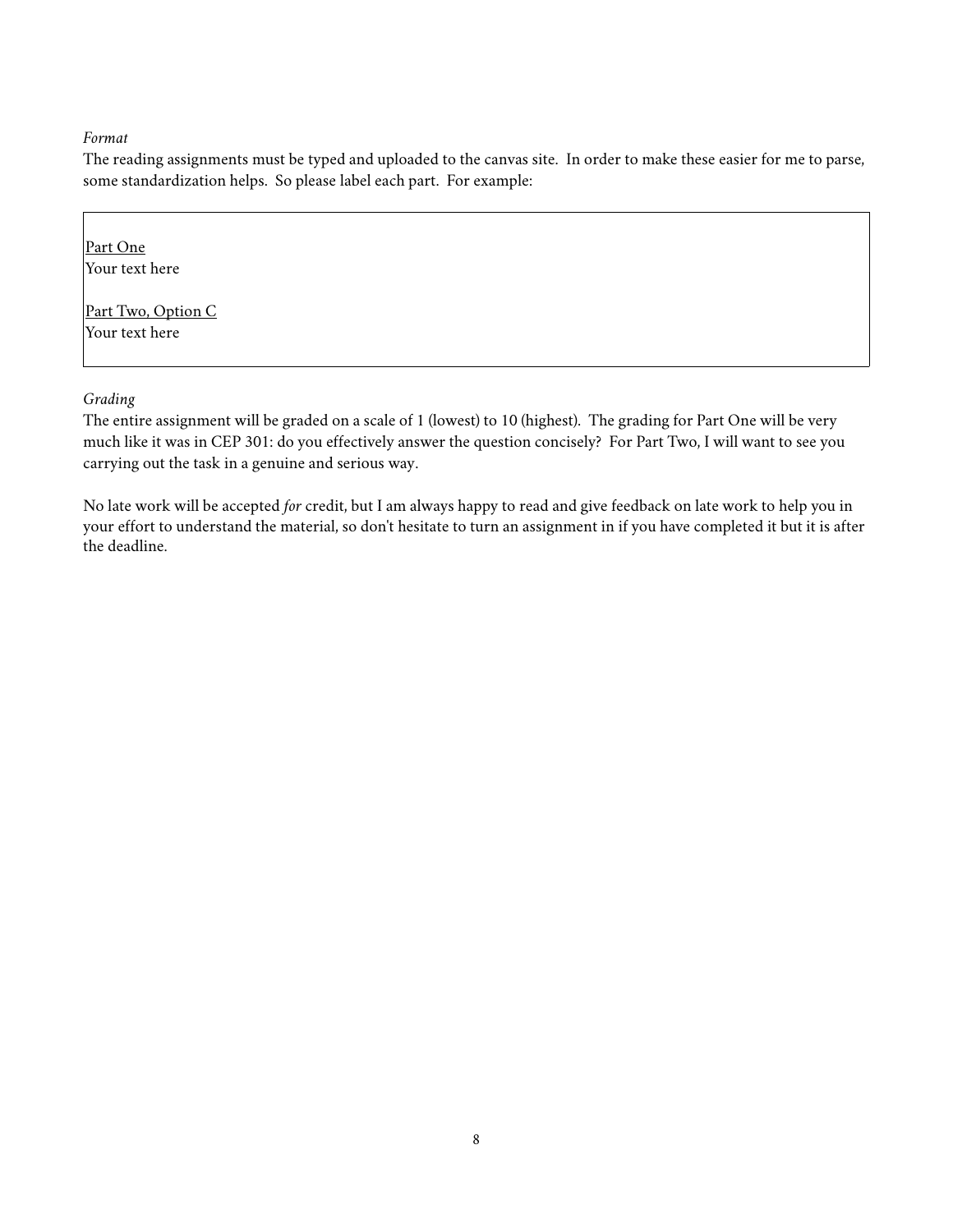### **Class Participation**

Participation makes up a significant portion of your course grade. It is important. And there is no way around participating. As the syllabus lays out, each of you has a *responsibility* to others in the class to share your ideas and insights. The way this happens is by you speaking during class. If you do not actively listen and share your questions and ideas with everyone, they can't benefit from what you have to offer. Each of you has important questions and ideas to share that we can all learn from. Therefore, since you all have something important to contribute, you all have a responsibility to contribute it.

You will be graded on participation class-by-class. Effective participation in a given class period is not measured by amount. If you consistently share your ideas and questions and concerns in an honest effort to explore the material in the spirit of intellectual curiosity, you will receive a good grade for participation.

So, the strategy for participation is this: do not hesitate to share your thoughts. Do not think that they have to be fully formed and 100% defensible before you offer them. Do not think that they have to be brilliant or dazzling. Do not think you should remain quiet because you have different ideas about a topic than most others in the class (that's when we need you most). And, most importantly, do not think that you have to *know* before you speak. *Honest questions and true struggles within yourself that you have not yet resolved are the best way to contribute.* 

Remember also that *listening* is as important as talking. Asking *genuine* questions (for which you have not already decided on an answer) is a good way to listen. If you ask a question that you do not already have an answer for, you will genuinely want to *hear* what your classmates have to say. The worst thing for discussion is a series of unrelated monologues. What we are shooting for are true *dialogues* in which you engage the comments and questions of others rather than following them up with unrelated comments and questions. Be *curious* about what others have to say.

I understand that oral participation in class is a struggle for some. I am willing to explore any and all ways to help you participate. If you feel uncomfortable with speaking in class, for whatever reason, you should come see or e-mail me so we can think of ways to make it more comfortable. I stand ready to help you find ways to speak, but the responsibility for participating is yours.

As you know only too well, this quarter is very unusual. We will be conducting our discussions over zoom. This is not ideal, but it can actually be really effective as long as everyone is focused and engaged. If this is going to work, though, we really are going to need to be able to *see* each other, just like we would have in person. So, as a rule, your camera needs to be on. Of course, things that come up and here and there you will need to turn your camera off for a minute. That is fine, just make sure to let me know by private chat why you need to do so. But as a default, please leave your camera on when you are in class. Of course, zoom also has a chat feature. Some limited use of the chat *can* be effective, but we do not want two streams of conversation going, one in voice/video and one in chat. Please use the voice/video feature to participate orally in discussion, and use the chat feature almost never. If there is something really important, like a link, or something that makes sense in written form, you can use the chat for that.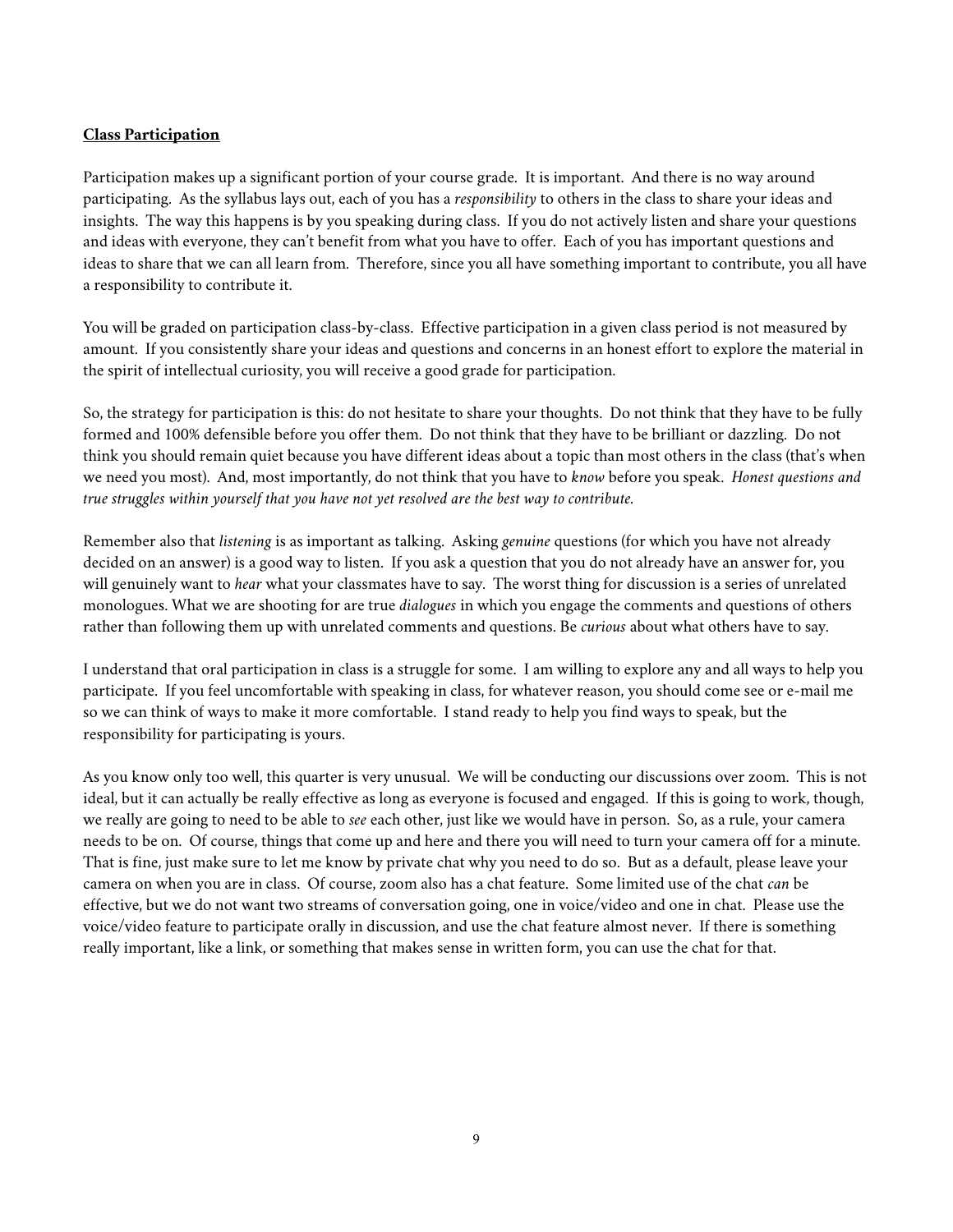# **Discussion Facilitation:**

### *Point Persons and Case-Study Briefs*

We will not use the traditional system of discussion facilitation where two or three students facilitate a given discussion. Instead, we will use an "organic" or "distributed" model in which *everyone* is responsible for facilitating each discussion. For each class, the each person is responsible for initiating discussion, for asking questions to keep the discussion going, for connecting the readings to concrete empirical cases, and for getting the discussing back on track when it wanders.

In this organic model, we hope discussions of concrete empirical cases will arise naturally. However, fearing they may not, we will assign a *point person* for each discussion that will prepare a *brief*, or short summary description, of a concrete ethical case that they think is a good pair for the ethical arguments in the reading for that day. The brief should give a clear, concise description of the case and the ethical question(s) involved, as well as some indication of how the point person sees the connection between the case and the reading for that day. The brief should be no more than a page long. The point person must post their brief on the canvas site at least *24 hours before* the class they are pointing, so that all of us have time to read it before our discussion begins.

In addition, during discussion the point person will be responsible for stepping up and facilitating discussion should the group struggle to do so. The point person(s) will not take over and do most of the talking. Rather they will be there to:

- ask open questions that prompt discussion when the conversation stalls
- get the discussion back on track when it wanders
- manage the balance of voices when the group does not do this organically

We expect that the point person will not need to do any of these latter tasks, because the group will be effectively facilitated by everyone together.

# *Grading*

The point person will not be graded on whether they step up during discussion, since we expect that they won't have to. They will just be graded on their brief. Here I will want to see a brief that 1) gives a clear, concise description of the case and the ethical question(s) involved, and 2) effectively communicates how the point person sees the connection between the case and the reading for that day.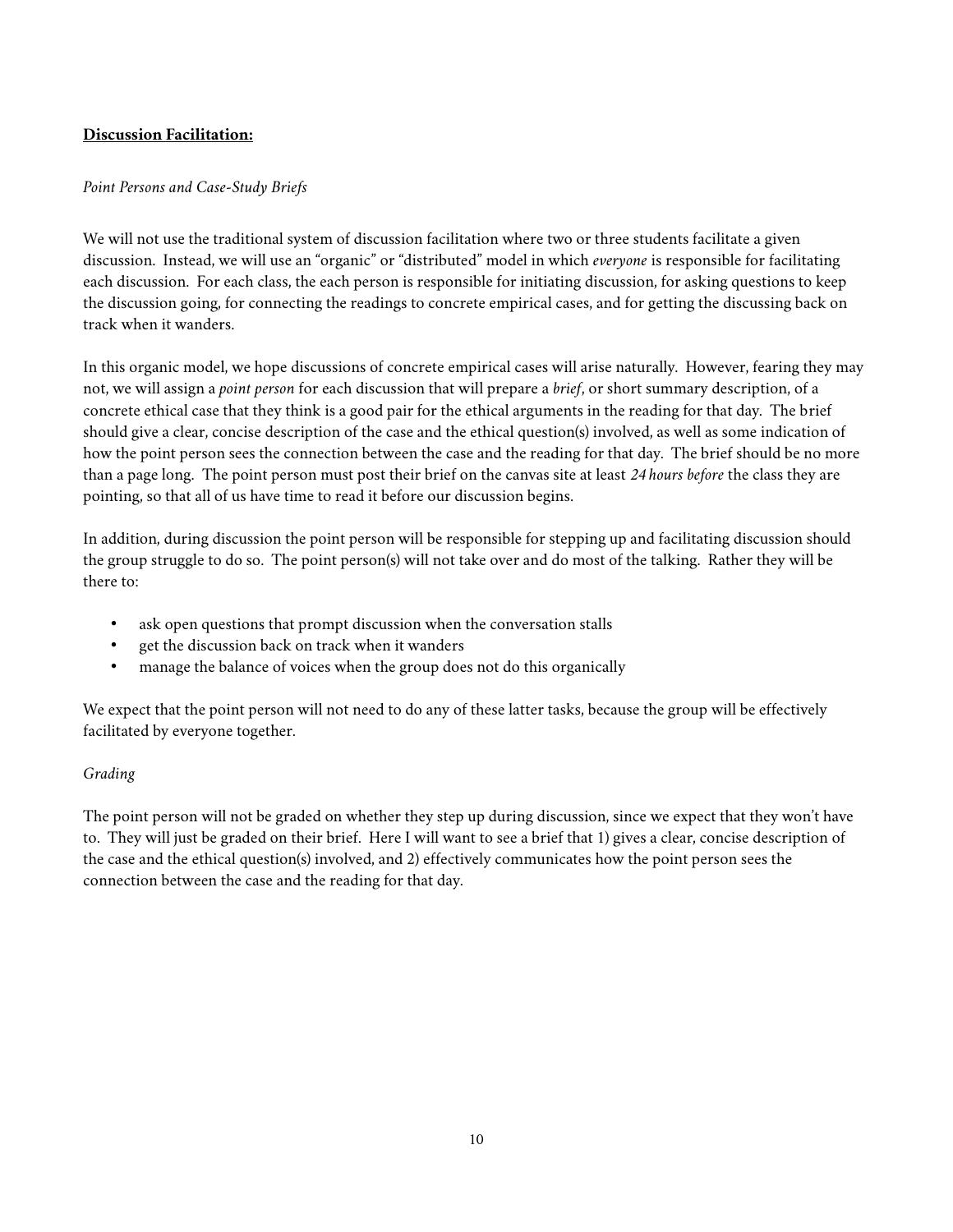# **Final Essay**

The idea of this assignment is to bring the ethical arguments in the readings into conversation with some other "thing." You have three choices as to what that other "thing" is:

- A) A concrete ethical case in the "real world"
- B) Some element of your own ethical identity
- C) A tradition of ethical thought not explored in the course readings

The idea of this assignment is for you to write a compelling essay about the relationship between one (or *maybe* more) of the arguments in the course (e.g. Mill's argument for the Greatest Happiness Principle) and the "thing" you have chosen. In analyzing that relationship, your essay can go either way: you can either show how the "thing" helps us think differently, and better, about the argument from the course, or you can show how the argument from the course helps us think differently, and better, about the "thing." Either way, the essay will need to both effectively describe the relevant aspects of the "thing" you have chosen and give a thorough and skillful account of the ethical idea from the course. And it must also offer a compelling *argument* about how they are related.

To give you a sense of how long the essay should be, so you don't worry about that issue, let's set the word maximum at 2,500 words. Please use a sane 12pt font, double-space, one-inch margins, number the pages, put your name on it, and have a title.

#### *Grading*

In grading your essay, I will be particularly interested in how you handle the *ethical ideas*. But I will also look to see if you communicate the details of the "thing" clearly and in a way that best speaks to the ethical argument you want to address. Lastly, I will evaluate whether you have made a clear and compelling *argument* about the relationship between the ethical ideas and the "thing."

#### **Final Essay Check-in**

In Week 9, you will "pitch" an idea for an essay to me, in writing (no more than a page). This pitch will articulate what your "thing" is, what argument from the course you plan to address, and some idea of the argument you plan to make about how your "thing" relates to the argument from the course. The idea of this check-in is both to compel you to start early on your essay, and to give you the opportunity to have an informed preview audience (me) who can give you feedback that will help you improve the final product. So, for this check-in to be successful you will need to have done most of the legwork so that you have a solid grasp of the course argument and the details of your "thing." If you just throw a paragraph together at the last minute, you will have missed the point of this exercise, and your final paper will be less successful as a result.